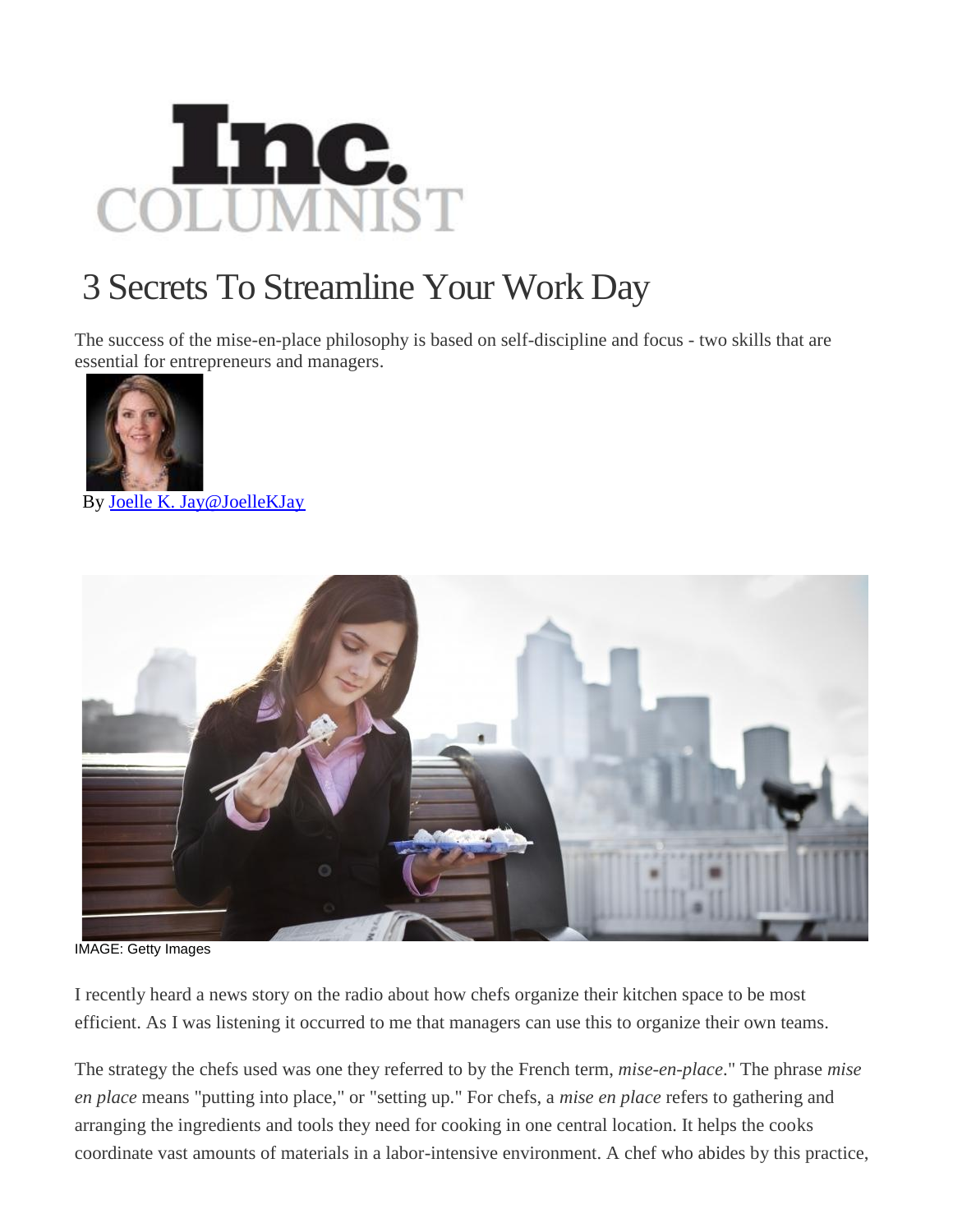everything in your station is entirely organized to use the minimal amount of time and effort to get something done. Very complex, high stress tasks become streamlined and focused .

If a *mise-en-place* approach can simplify the very complicated tasks of cooking fine meals at high speed, imagine what it could do for you in your business.

The thinking behind *mise-en-place,* is to think through an entire system so that the steps and materials are in place for execution, with the highest predictability and the least amount of effort expended. All of the effort goes into the *preparation* so that the*execution* can be flawless.

The success of the mise-en-place philosophy is based on self-discipline and focus--two skills that are essential for entrepreneurs and managers. The following steps take the mise-en-place philosophy from the kitchen to your office space:

**Take control of your office space.** Everyone wants to save a little bit of time here and there, and with the mise-en-place philosophy you can save a lot. You should be able to sit in your chair without standing up and be able to reach everything you need in one place, the way the chefs prepare their cooking stations. You shouldn't have to get up for anything.

To arrange things most effectively, monitor your actions to show what you need in a day, and organize your office so that those things are immediately within your reach. Can you reach the books, files or binders you need for the day's work from where you're sitting?

You can still make this work for you in a small office space by making sure everything is right in front of you. Think of a sushi chef--they don't need to walk around the kitchen; they have the rice, fish, seaweed, and any other ingredients right in front of them. So if you find that you have to walk across the room to get to the printer, consider getting a tabletop printer instead. If you are constantly running to the supply closet, set up a drawer of the supplies you need most often and stock it so everything you need is right at hand. Be ready ahead of time.

**Take stock**. Ideally, you shouldn't run out of anything. Either you, or your assistant or office manager if you have one, make sure that you are stocked with everything you need, like pens, paper, or ink. The same is true on a digital level. Files are neat, organized, never cluttered, and easily accessible at any moment. You have enough disc space on your computer. Your contacts are organized and complete. Make a checklist and keep it in mind.

**Prepare your day**. Prepare your daily tasks for optimum efficiency. Know what calls you're going to be on that day, have hardcopies of what you need for any meetings, and take inventory of your to-do list for the tasks ahead. Once you're prepared, you can press "go" and get started with everything laid out in front of you. You can get right to work, just like a chef at his station.